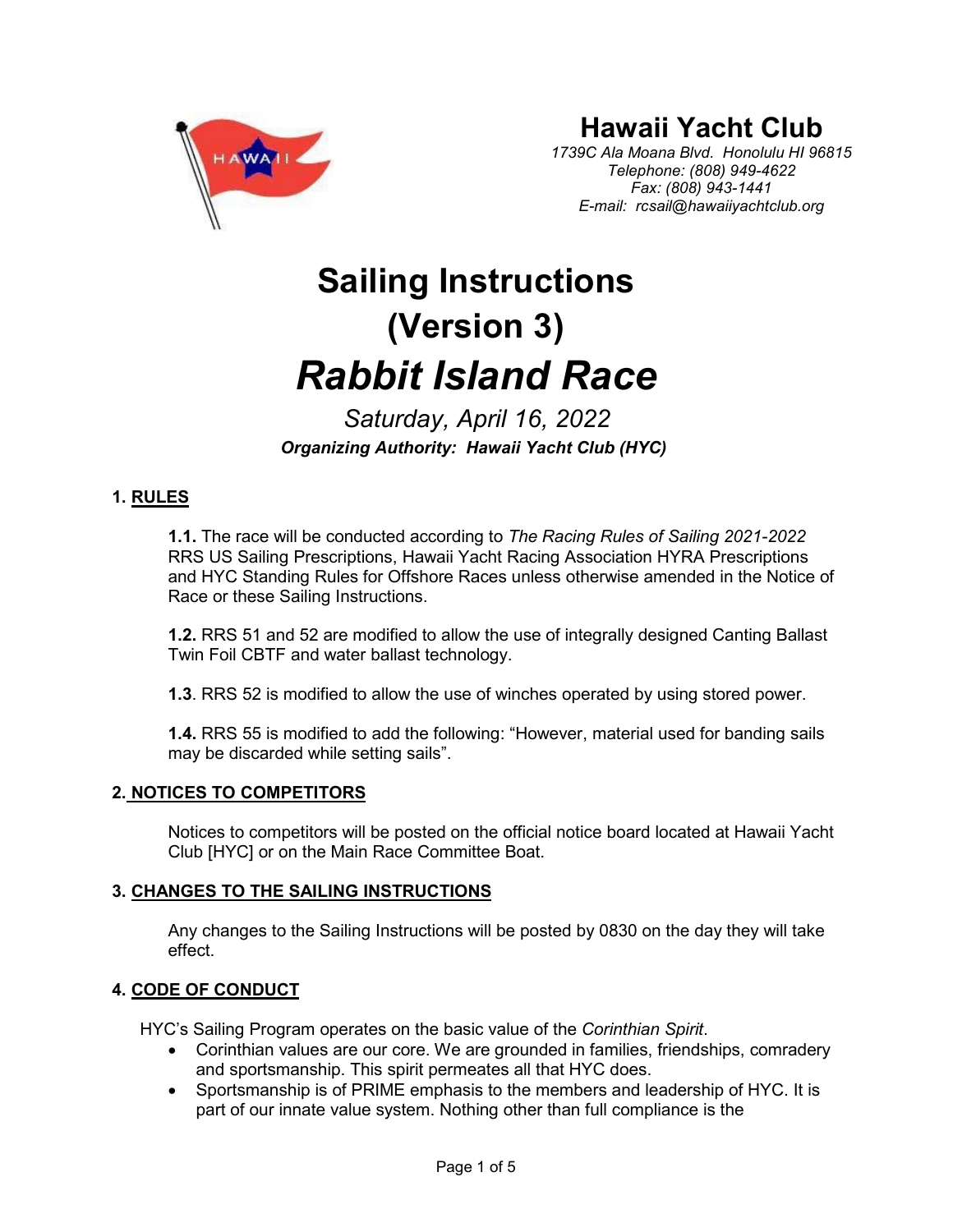expectation. No tolerance for bad behavior will be accepted. HYC has exemplified a centuries-long set of values and performance. There is no compromise.

- The Corinthian Spirit of sailing is based on the excitement of a common goal to have *fun* during the thrill of competition.
- While good sportsmanship may be something largely recognized on the water, it extends well beyond competitive activities. It forms a central part of our life as a Club and is the guidance for our Club no matter what the activity.
- Good sportsmanship is paramount before we hit the water, while on the water and after being on the water.
- We respect our competitors, push the limits, and race hard while not losing sight of the big picture.
- The purpose of *The Racing Rules of Sailing* is to keep sailors and boats safe and to provide fair competition. The rules are governed by two basic principles:
	- $\triangleright$  Sportsmanship and the Rules Competitors in the sport of sailing are governed by a body of rules that they are expected to follow and enforce. A fundamental principle of sportsmanship is that when competitors break a rule they will promptly take a penalty, which may be to retire.
	- $\triangleright$  Environmental Responsibility -Participants are encouraged to minimize any adverse environmental impact of the sport of sailing.
- Violations of the HYC Sailing Program Code of Conduct or RRS 69.1(a), or allegations of such, will be resolved in accordance with the provisions of RRS 69 and/or the HYC the by-laws, rules, procedures and guidelines.

# **5. SIGNALS MADE ASHORE**

Signals made ashore on Saturday will be displayed at the HYC flagpole.

# **6. SCHEDULE OF RACE**

- **6.1.** Dates of Racing all boats will be Saturday, April 16, 2022.
- **6.2.** Number of Races: All classes will compete in one (1) race.
- **6.3.** This will be a TOT (Time On Time) race.

# **7. RACING AREA**

The regatta will be held on the waters between Waikiki and manana (Rabbit) Island

# **8. THE COURSES**

**8.1.** A diagram of the course is provided. A skipper may choose to round both Rabbit Island and Bird Island.

**8.2.** Course Start – Pass DH(p) - Round Rabbit Island (s or p) - Pass DH(s) – Finish.

**8.3**. Course length is approximately 32 nm

# **9. MARKS**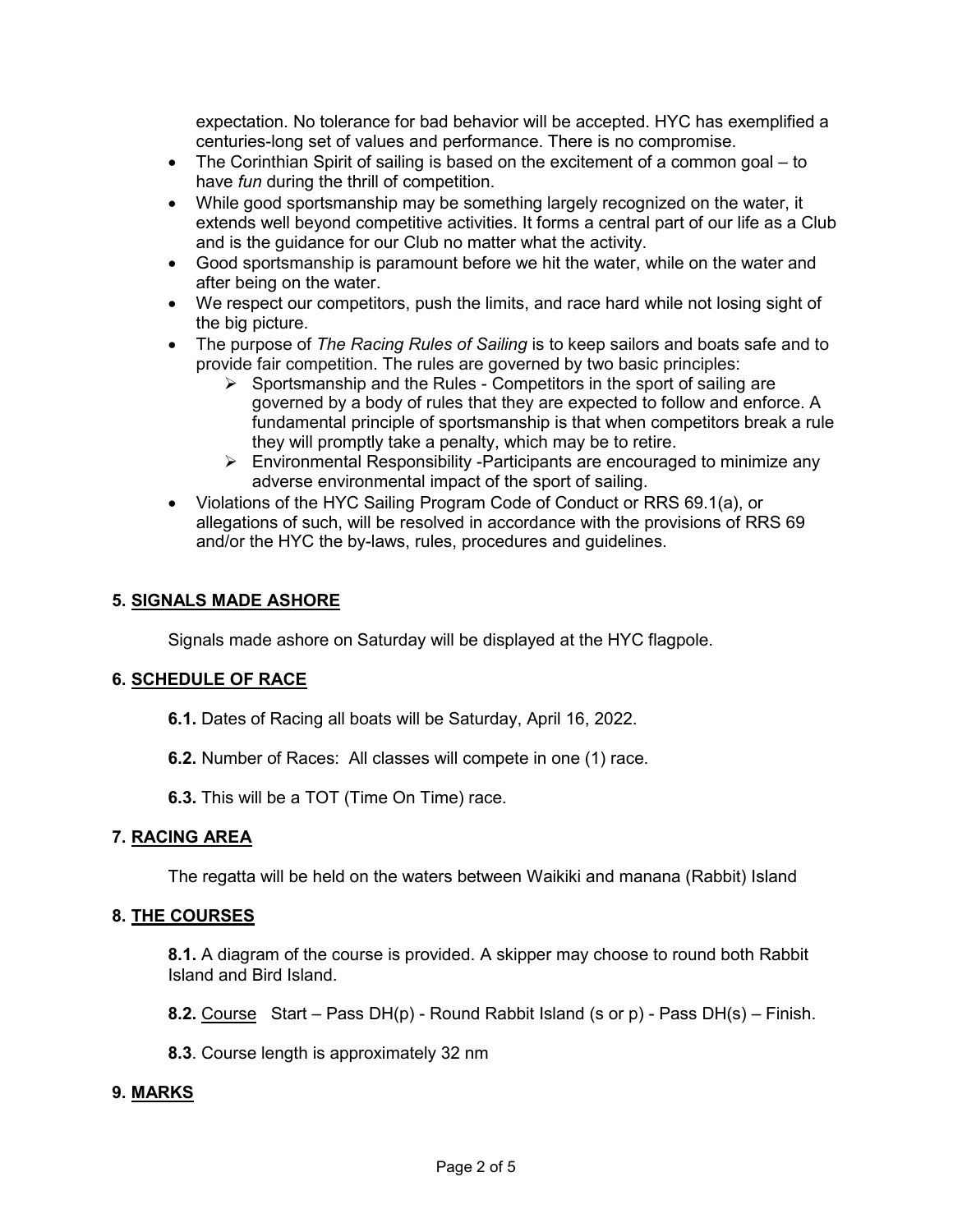- **9.1. "DH"** is the red Diamond Head buoy.
- **9.2. "R2"** is the red Ala Wai Harbor Channel entrance buoy.
- **9.3. "Rabbit Island"** is Manana Island.
- **9.4. "Bird island"** is Kaohikaipu Island.
- **9.5. "HYC"** is Hawaii Yacht Club

#### **10. THE START**

**10.1.** Prior to a yacht's starting sequence all yachts must check in with the RC via VHF channel 68 (mandatory).

**10.2**. The starting sequence will conform to RRS 26.

**10.3.** The starting line will be between the starting mark on the port end and the staff of an orange flag on the Main Race Committee Boat on the starboard end.

**10.4.** Boats starting later than 10 minutes after the last starting signal for their class will be scored Did Not Start without a hearing. This changes RRS A4 and A5.

#### **11. THE FINISH**

**11.1.** Upon passing Diamond Head buoy, yachts shall immediately call race committee via VHF radio channel 68 or by calling the principal race officer cell phone at (808) 258- 8199. (You must get acknowledgment back from race committee as to your position).

**11.2.** The finish line will be between the finishing mark on the port end and the staff of an orange flag on the Main Race Committee Boat on the starboard end.

**11.3.** Boats finishing after 1700 hours shall record their own finish time and report it to the Race Committee as soon as possible.

**11.4.** In the event the Main Race Committee Boat is not at the finish line, the finishing line will extend 100' seaward from R2 and a point in the HYC clubhouse with approximate bearing of 017 magnetic (pass R2 to starboard).

#### **12. PENALTY SYSTEM**

Yachts that take a penalty or retire under RRS 44.1 shall file a written acknowledgement with the race committee prior to the protest time limit.

#### **13. TIME LIMIT**

There is no time limit for finishing the races.

#### **14. PROTESTS AND REQUESTS FOR REDRESS**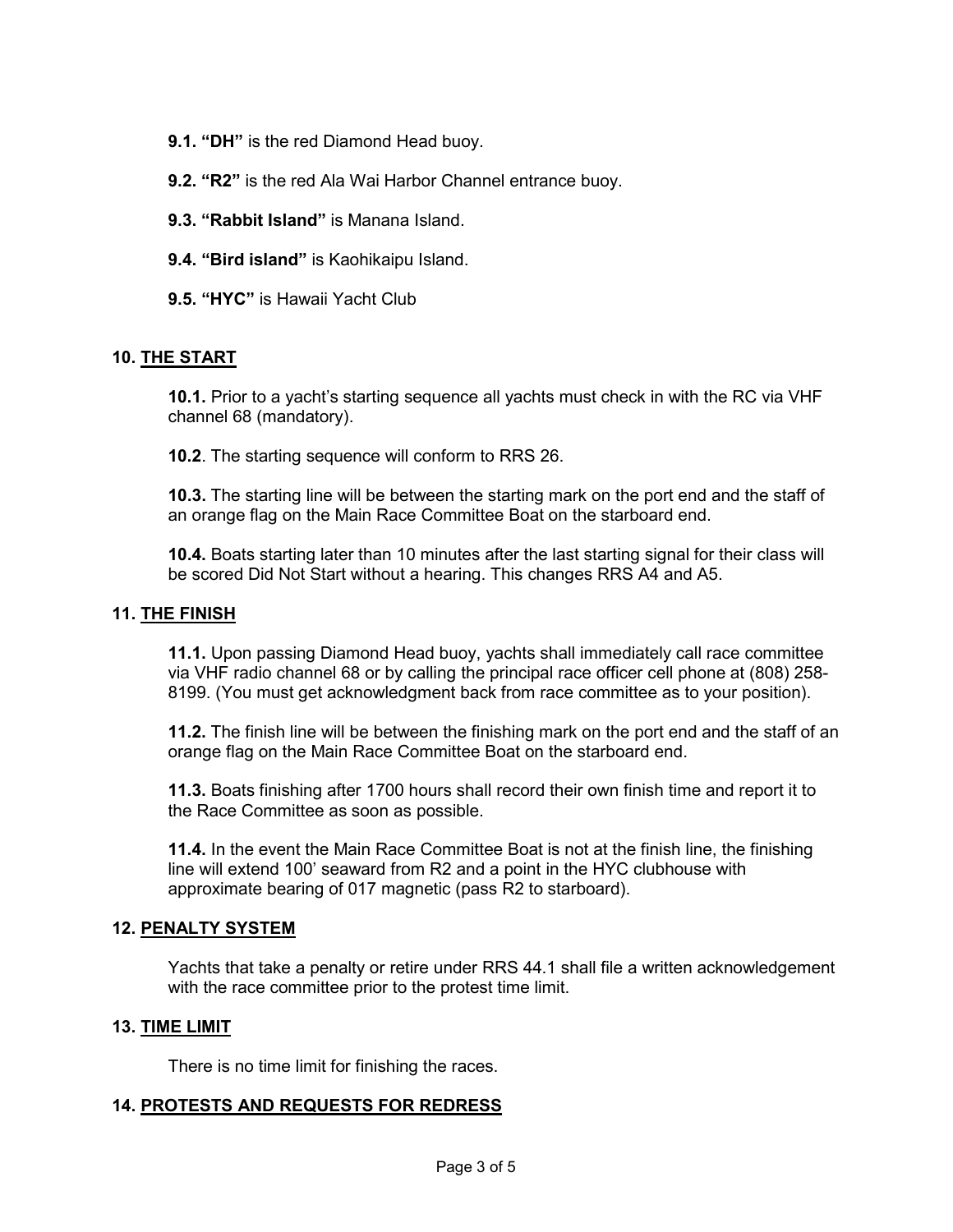**14.1.** Protest forms are available downstairs at HYC at Sailing Main Race Notice Board. Protests and requests for redress shall be delivered to the race committee within the appropriate time limit.

**14.2.** The protest time limit is 90 minutes after the last boat in the race has finished.

**14.3.** Notices will be posted within 24 hours of the protest time limit to inform competitors of the time and location of hearings in which they are parties or named as witnesses.

**14.4.** Notices of protests by the race committee or the protest committee will be posted to inform boats under RRS 61.1(b).

**14.5.** A list of boats that, under instruction 13, have acknowledged taking a penalty or retiring, will be posted before the protest time limit.

#### **15. ARBITRATION**

Arbitration will be offered as described in the Standing Sailing Instructions.

#### **16. SCORING**

**16.1.** The low point system of Appendix A will apply as modified in the Standing Sailing Instructions.

**16.2.** In the event of a tie, RRS A7 will apply.

**16.3.** The NCPHRF handicap system will be in effect for all boats. Race handicaps will be calculated using the Time-on-Time method as adopted by HYRA.

**16.4.** If a boat does not have a valid NCPHRF handicap rating at the time of the race, a rating will be assigned by the RC for Sail.

#### **17. SAFETY REGULATIONS**

**17.1** All Yachts entered in this regatta shall have a working (Turned On) VHF and monitor channel 16.

**17.2** Channel 68 is reserved for essential RC communications.

**17.3** Race "Q's" are requested.

**17.4** Upon withdrawing from the race, yachts shall inform the race committee via VHF radio channel 68 or by calling the principal race officer (RC Sail). Failure to do so may result in denied entry to future races.

#### **18. PRIZES**

For each class, 1<sup>st</sup> prize will be awarded if three or more boats enter,  $2<sup>nd</sup>$  prize will be awarded if five or more boats enter, and  $3<sup>rd</sup>$  prize will be awarded if seven or more boats enter.